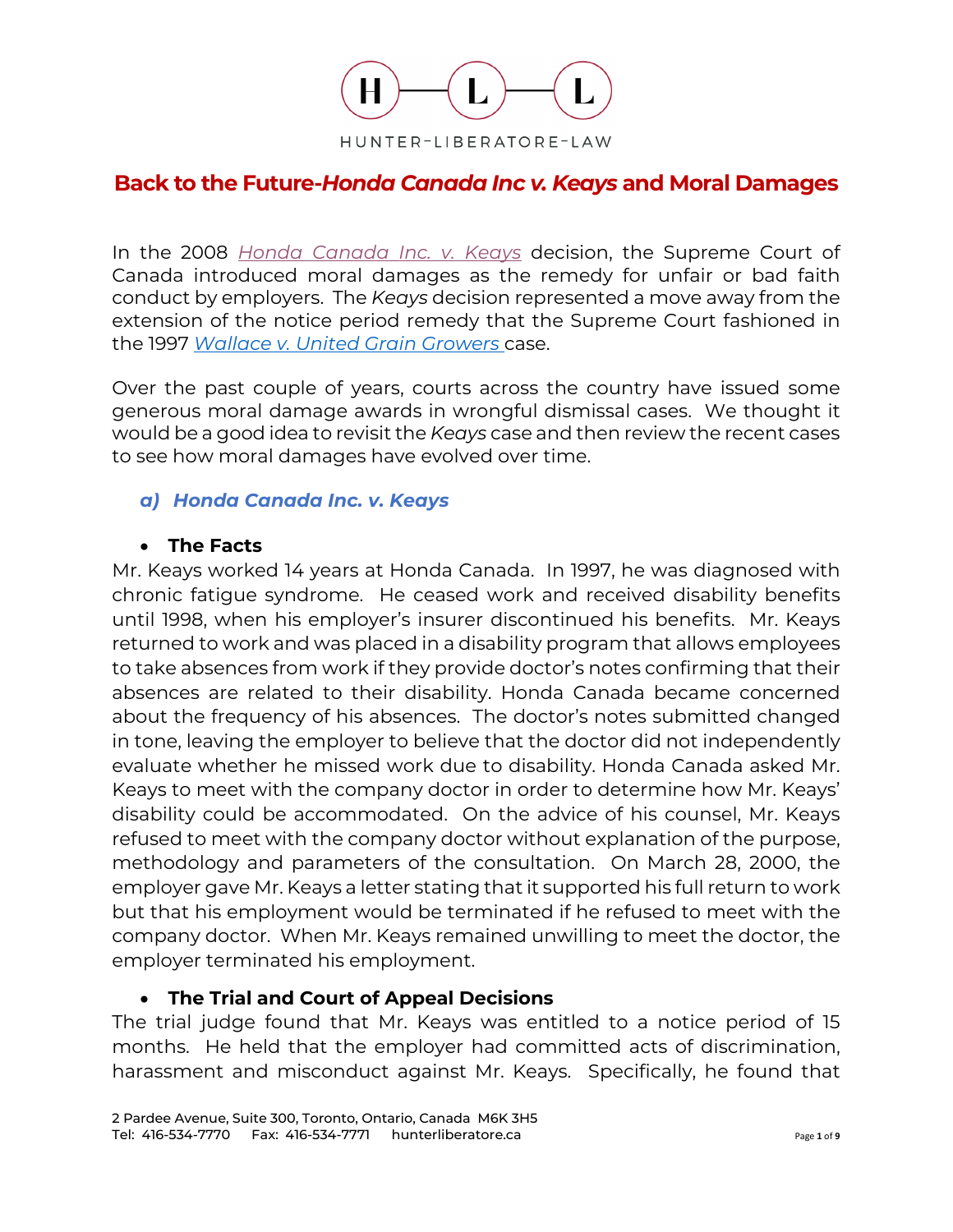

Honda Canada sent a letter to Mr. Keays that was "callous and insensitive". The letter explained to Mr. Keays why the company was requesting that he meet with the company doctor. According to the trial judge, the letter "twisted" the positions of doctors to intimidate Mr. Keays. He also concluded that Mr. Keays was being "set up" for failure because the company doctor had already made up his mind that his condition was bogus and that the company doctor took a "hardball" approach to workplace absences. The trial judge also found that the company decision to cancel Mr. Keays' accommodation was a reprisal for Mr. Keays' decision to retain legal counsel. Finally, he found that it was discriminatory to require Mr. Keays to provide a doctors note for all of his absences where this was not a requirement of employees who did not have a disability. He increased the notice period to 24 months to award additional damages dependent on the manner of dismissal. He also awarded punitive damages against the employer in the amount of \$500,000, a costs premium, and costs on a substantial indemnity scale.

The Court of Appeal reduced the costs premium and, in a majority decision, reduced the punitive damages award to \$100,000. The Court of Appeal otherwise upheld the trial judge's decision.

## • **The Supreme Court Decision**

The Supreme Court was more sympathetic to Honda Canada's efforts to manage Mr. Keays and his absences from work. It found that the trial judge made a number of "significant overriding and palpable factual errors that related directly to the factual matrix that justified, according to him, an award of damages for manner of dismissal (*Wallace* damages)."

The key principle from the *Keays* case is the change from the *Wallace "*extension of the notice period" to address bad faith conduct by the employer, to an award of moral damages for such conduct. Ironically, after introducing this new approach, the Supreme Court found that there was no bad faith conduct by Honda Canada so no award of moral damages was made for Mr. Keays.

The Court identified that there was some confusion in the law as to damages in wrongful dismissal to address bad employer behaviour. This confusion resulted in overlap in the damages awarded. Going forward, the Supreme Court provided the following guidance: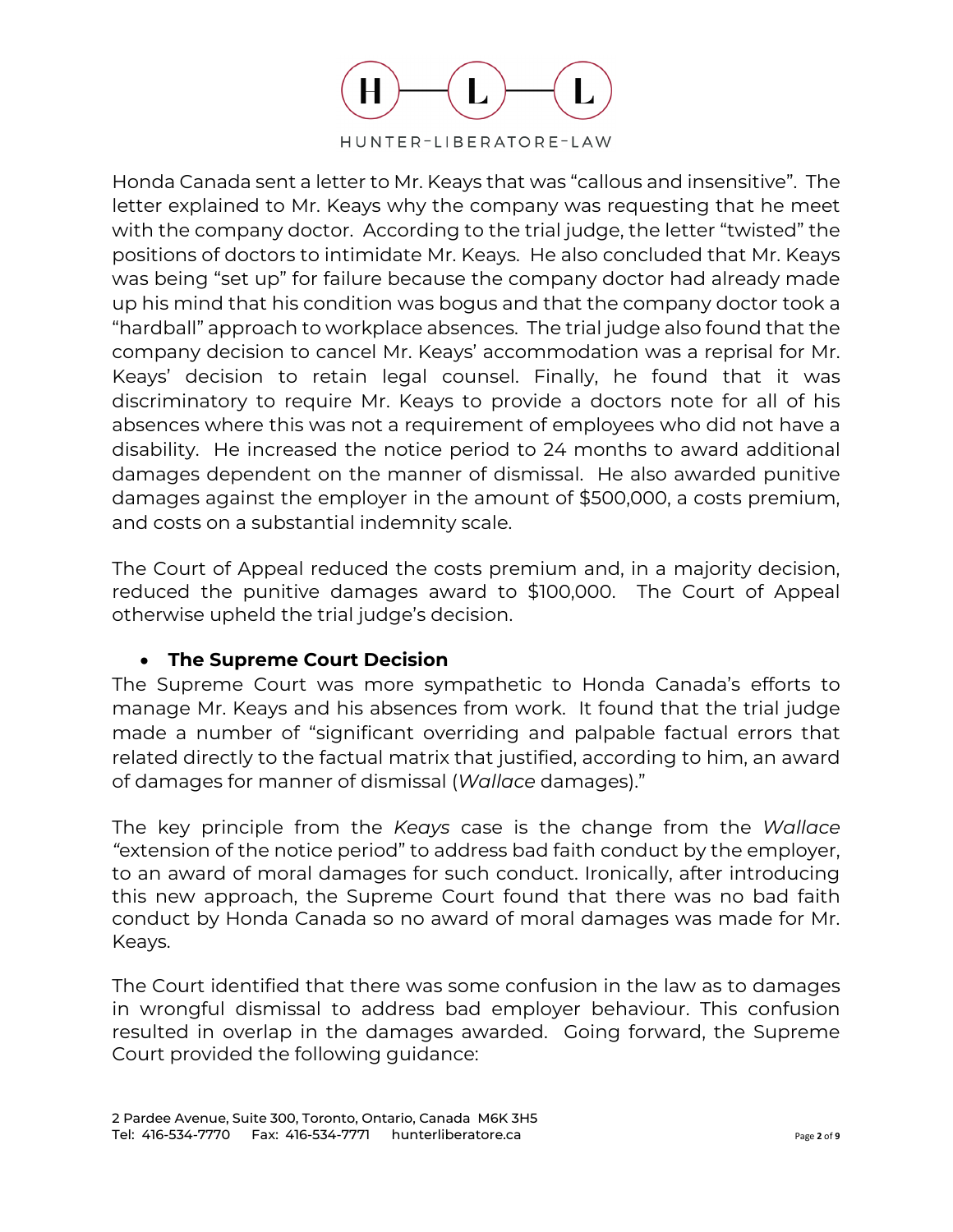

- Damages for reasonable notice should continue to be determined by the *Bardal* factors (age, length of service, character of employment, availability of alternative employment) with no one factor being given disproportionate weight.
- The contract of employment is, by its very terms, subject to cancellation on notice or subject to payment of damages in lieu of notice. The normal distress and hurt feelings resulting from dismissal are not compensable.
- Damages resulting from the manner of dismissal are available only if they result from the circumstances described in *Wallace,* namely where the employer engages in conduct during the course of dismissal that is "unfair or is in bad faith by being, for example, untruthful, misleading or unduly insensitive".
- There is an expectation that, in the course of dismissal, employers be "candid, reasonable, honest and forthright with their employees". Failure to do so can lead to foreseeable, compensable damages.
- The amount is to be fixed according to the same principles and in the same way as in all other cases dealing with moral damages. Thus, if the employee can prove that the manner of dismissal caused mental distress that was in the contemplation of the parties, those damages will be awarded not through an arbitrary extension of the notice period, but through an award that reflects the actual damages.
- Damages for conduct in the manner of dismissal are compensatory; punitive damages are restricted to advertent wrongful acts that are so malicious and outrageous that they are deserving of punishment on their own.

In the judgment, the Supreme Court dismissed the trial judge's awards of *Wallace* damages (the 9-month extension of the notice period) and the award of punitive damages. It also made the following noteworthy observations regarding disability management:

- Requesting further information, or a consult with the company doctor, is not bad faith where the request is based on expert advice that medical information provided by the employee is inconclusive.
- Seeking to confirm an employee's disability and need for accommodation in a professional manner is not bad faith. Where the medical note provided is "cryptic", an employer can address that.
- Requiring disabled employees to provide doctor's notes to confirm that an absence is related to their disability is not discriminatory where employees with "mainstream" illnesses are not required to provide a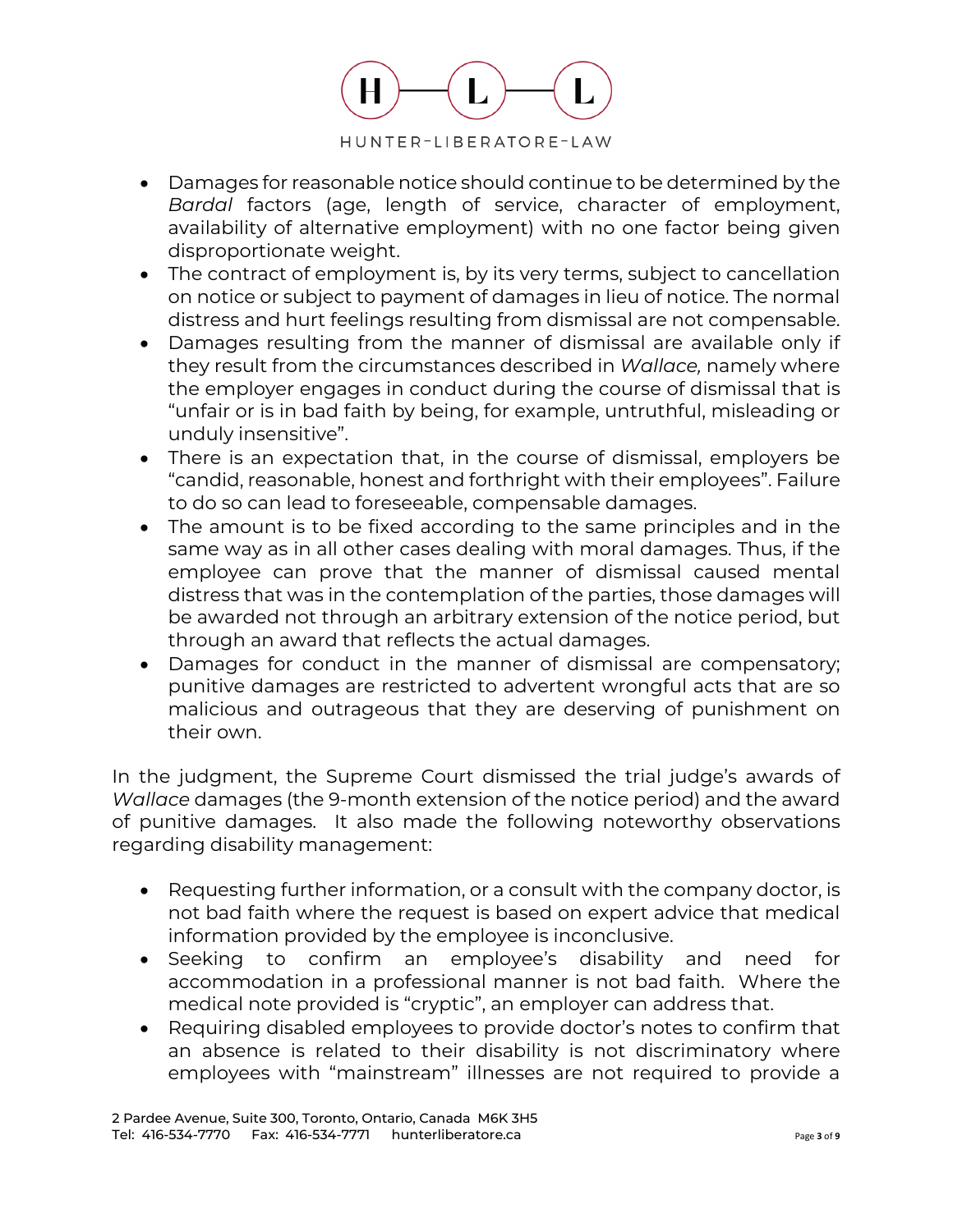

note. Where the purpose of identifying that an absence is related to disability is to exclude the absence from disciplinary consequences. That is a form of accommodation, not discrimination.

- "[T]he need to monitor the absences of employees who are regularly absent from work is a bona fide work requirement in light of the very nature of the employment contract and responsibility of the employer for the management of its workforce."
- It is erroneous to attribute an insurer's decision to deny disability benefits to the employer.
- An employer cannot be held accountable after the fact where an employee does not share information about the seriousness of their medical condition.
- There is no legal obligation on the part of any party to deal with an employee's counsel while he or she continues with his or her employer. Parties are always entitled to deal with each other directly.
- Telling an employee that hiring outside counsel is a mistake and that it would make things worse is egregious.

The *Keays* decision has been referred to in over 800 court and tribunal decisions since it was published in 2008. In the next section of this article, we summarize some of the more recent decisions from across Canada.

## *b) Recent Moral Damages Cases*

## • *Zaranski v JR Canada Restaurant Group Ltd.* **[2020 BCPC 49](https://www.canlii.org/en/bc/bcpc/doc/2020/2020bcpc49/2020bcpc49.html?autocompleteStr=Zaranski%20v%20JR%20Canada%20Restaurant%20Group%20Ltd&autocompletePos=1)**

In this case, the employer's termination letter was misleading as it provided baseless reasons for termination, such as the plaintiff employee's alleged dishonesty when expensing mileage claims. The baseless nature of the employer's claim was highlighted by the fact that the argument was eventually dropped during the trial. The employee was able to establish the necessary requirements for moral damages: that her employer had acted in bad faith during her termination and that she suffered mental distress as a result of how she was dismissed. Zaranski was awarded \$5,000. No punitive damages were awarded.

## • *Younesi v Kaz Minerals Projects B.V.* **[2021 BCSC 614](https://www.canlii.org/en/bc/bcsc/doc/2021/2021bcsc614/2021bcsc614.html?autocompleteStr=Younesi%20v%20Kaz%20Minerals%20Projects%20B.V.&autocompletePos=1)**

During the termination meeting, management commented that the reasons for the plaintiff employee's termination did not matter but when pressed by the plaintiff, management stated that he was not a good manager or engineer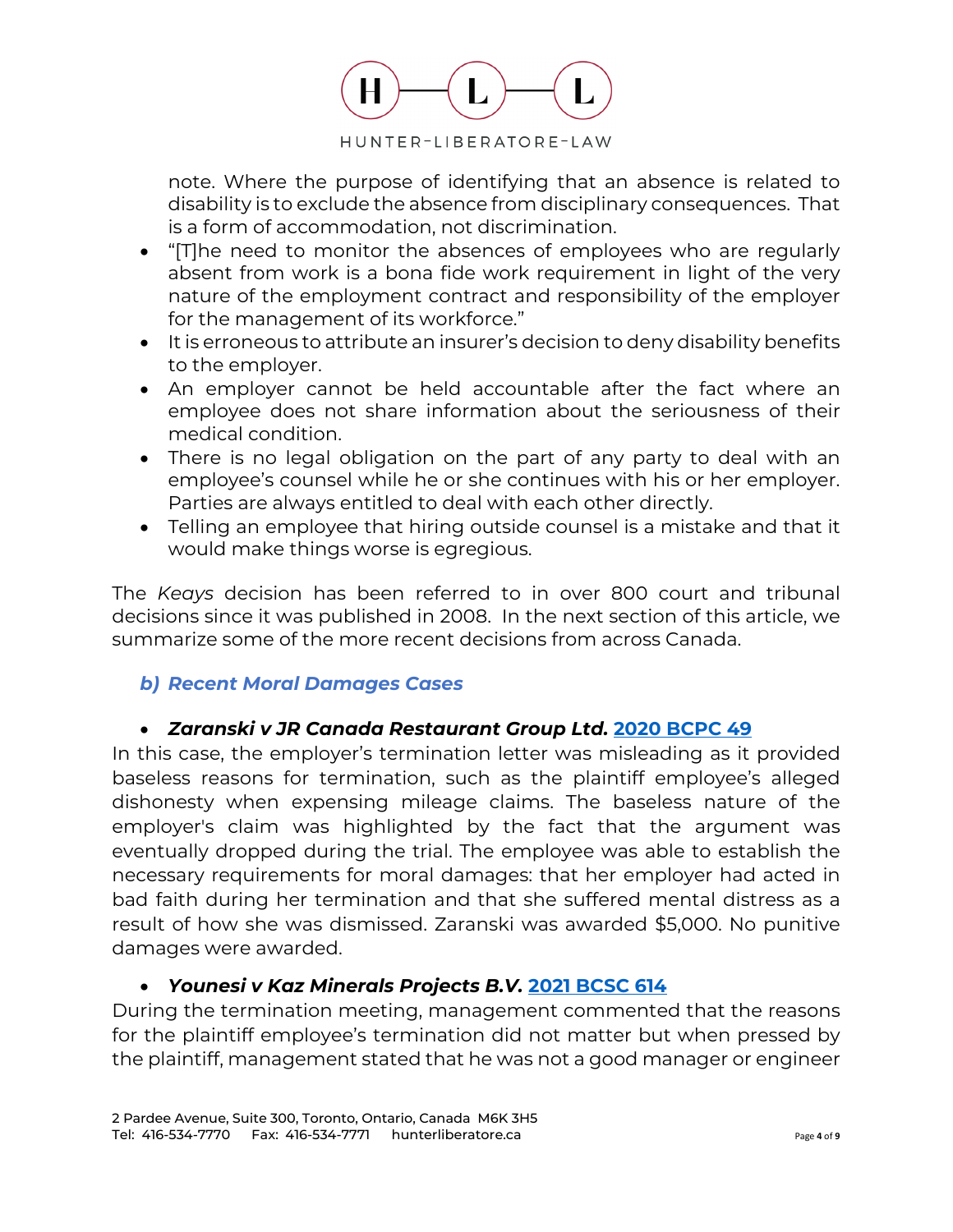

and that he was embarrassing the company. This was determined to be unduly harsh and amounted to an attack on the plaintiff's competence. In determining the amount of the moral damages award, the Court considered factors such as the job market, as they influenced the plaintiff's mental health. The employee was awarded moral damages in the amount of \$12,500 as a result of the prolonged and substantial mental distress he experienced from his unduly harsh termination. There were no punitive damages awarded.

#### • *Porcupine Opportunities Program Inc. v. Cooper* **[2020 SKCA 33](https://www.canlii.org/en/sk/skca/doc/2020/2020skca33/2020skca33.html?autocompleteStr=Porcupine%20Opportunities%20Program%20Inc.%20v.%20Cooper&autocompletePos=1#document)**

This was an appeal decision to uphold an award of moral damages in the amount of \$20,000. After 30 plus years of service, the plaintiff employee was given eight (8) weeks of pay in lieu of notice. At the time of dismissal, he was 53 years old with a grade seven (7) education. After his termination, the employer alleged that the plaintiff employee engaged in theft and threatened staff members. However, the employer could not support its allegations. The employer also claimed that the employee's position was eliminated but then proceeded to promote within the company to fill the position. The employee was awarded \$20,000 in moral damages based on the false allegations waged against him and the employer lying about his position being eliminated.

## • *Klassen v Rosenort Cooperative Limited* **[2020 MBQB 116](https://www.canlii.org/en/mb/mbqb/doc/2020/2020mbqb116/2020mbqb116.html?autocompleteStr=Klassen%20v%20Rosenort%20Cooperative%20Limited%20&autocompletePos=1)**

The plaintiff employee, Klassen, was a senior employee at Rosenort and, because of his position, was prominent and well-known in the community. An employee under the plaintiff's supervision was involved in a fraudulent matter. Despite Klassen assisting to investigate the fraud and evidence to the contrary, Rosenort considered him to be involved. The trial judge found that the investigation was not objective. There was evidence of emails attributing disloyal motive immediately. Further, a vague text message about a meeting fell short of an opportunity to respond. The Court also found that the company inferring a lack of cooperation from a request to consult legal counsel was unfair. The Court found it was unfair that Klassen was suspended without reasons and that the company sent his belongings to him by way of his daughter-in-law before the investigation concluded. Finally, when Klassen's employment was terminated, the notification of his departure was the same notification that was sent regarding the employee who did engage in fraud. This strongly suggested that Klassen had engaged in fraud as well. The employer was determined to have violated its duty of good faith/fair dealing which caused the employee mental distress. Klassen was granted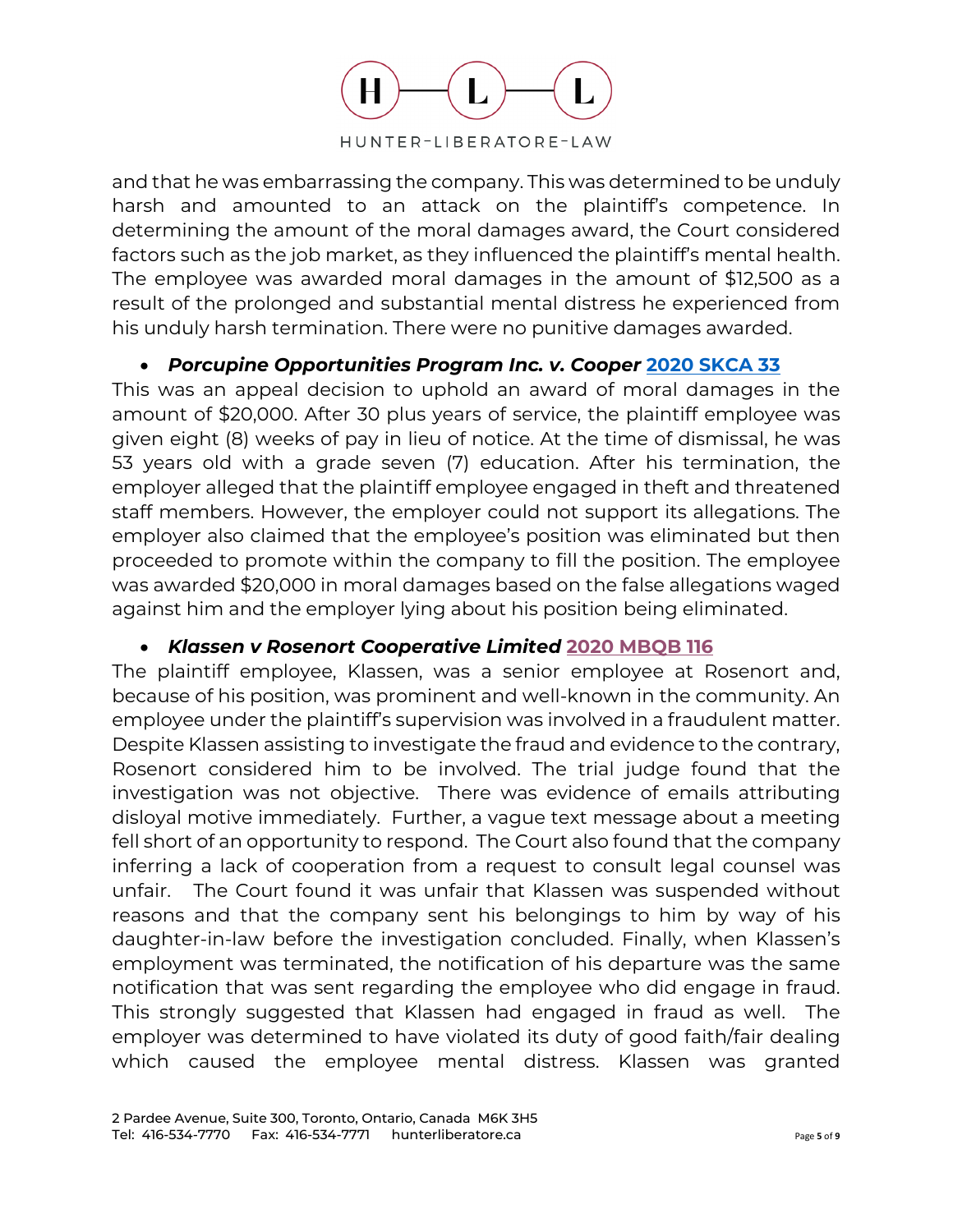

"aggravated" damages in the amount of \$10,000 (the Court notes at paragraph 84 that the Supreme Court of Canada has described aggravated damages as "moral damages"). The inability of the employer to be objective, and the malicious attitude and comments towards Klassen, constitute an award for punitive damages totalling \$8,000.

## • *Canadian Broadcasting Corporation v. Association of Professionals and Supervisors,* **[2020 ONSC 6531 \(CanLII\)](https://www.canlii.org/en/on/onscdc/doc/2020/2020onsc6531/2020onsc6531.html?autocompleteStr=2020%20ONSC%206531&autocompletePos=1)**

In a judicial review of arbitration awards related to the termination of a grievor's employment, the Court determined that \$10,000 was an appropriate amount of moral damages given the manner in which the grievor was informed of her termination. On her arrival to work, the grievor was directed by the employer (without warning or notice to the union) into an isolated room and was abruptly informed that she no longer had a job. The employer told the grievor that she was prohibited from speaking to anyone, her cellphone was wiped, and she was escorted out of the building. The grievor testified that she was shocked and humiliated by this treatment.

## • *Gascon v. Newmont Goldcorp,* **[2022 ONSC 2511 \(CanLII\)](https://www.canlii.org/en/on/onsc/doc/2022/2022onsc2511/2022onsc2511.html)**

The plaintiff employee, William Gascon ("Mr. Gascon"), was employed as the General Manager of the Red Lake Mine. The employer, Newmont Goldcorp, entered into an agreement to sell the Red Lake Mine and indicated to Mr. Gascon that the purchaser would likely be making him an offer of employment (which did not happen). What the employer did not make clear to Mr. Gascon was their intention regarding his future with their company if the purchaser did not retain Mr. Gascon. For a period of four (4) months, the employer did not tell Mr. Gascon that he would not have a job with the company if the purchaser did not hire him. Despite not being able to provide Mr. Gascon with any guarantees, the duty of honest performance (parties must not knowingly mislead their counterpart about matters directly linked to the performance of the contract) required the employer to tell Mr. Gascon the truth as it was known to them and as the sale transaction proceeded. Mr. Gascon was left to speculate and draw his own conclusions about his future employment.

The Court found that in the four (4) months prior to Mr. Gascon's without cause termination, the employer engaged in untruthful, misleading, and unduly insensitive conduct. The Court awarded \$50,000 in moral or exemplary damages in favour of Mr. Gascon in a wrongful dismissal action against the employer. Punitive damages were not requested.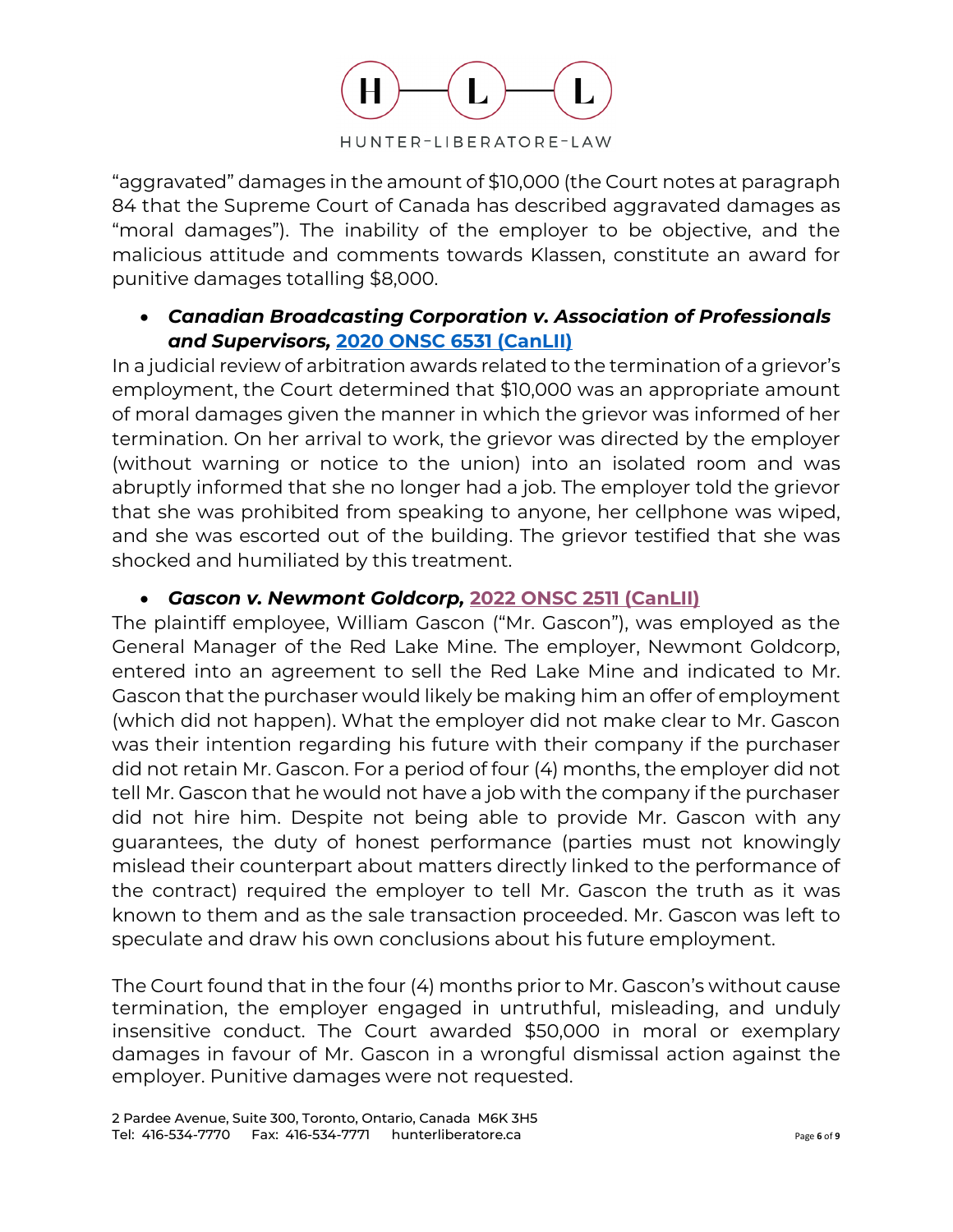

## • *McGraw v. Southgate (Township),* **[2021 ONSC 7000 \(CanLII\)](https://www.canlii.org/en/on/onsc/doc/2021/2021onsc7000/2021onsc7000.html?autocompleteStr=mcgraw%20v.%20southgat&autocompletePos=2)**

The plaintiff employee was awarded \$75,000 in moral damages to compensate for mental distress arising from the manner of termination. The Court found that the employer engaged in conduct "during the course of dismissal" that was unfair and in bad faith. The employer acted on unfounded, sexist allegations, such as rumours of the plaintiff sending photos of herself to colleagues, without properly ascertaining the truth and without asking the plaintiff employee about the allegations. They conflated gossip with facts and failed to recognize the patent gender-based discrimination (in a maledominated environment) directed at the plaintiff employee. Because of this bad faith misconduct, the plaintiff employee suffered significant mental anguish.

The Court also awarded the plaintiff employee an amount of \$60,000 in punitive damages. The classic test for punitive damages is "high handed and malicious conduct", which the Court found the defendants, the employer and their Chief Administrative Officer, to have engaged in by way of gender-based discriminatory conduct. For example, the defendants embellished or fabricated comments regarding the plaintiff employee exchanging "sex for grades", and improperly inflated rumours to justify their termination of her employment. Not only did the defendants attack the plaintiff employee's integrity, but the allegations were not proven – this was a further aggravating factor in the assessment of punitive damages.

## • *Menezes v. Sterling Renovations & Development Corp,* **[2021 ONSC](https://www.canlii.org/en/on/onsc/doc/2021/2021onsc2396/2021onsc2396.html?autocompleteStr=2021%20ONSC%202396&autocompletePos=1)  [2396 \(CanLII\)](https://www.canlii.org/en/on/onsc/doc/2021/2021onsc2396/2021onsc2396.html?autocompleteStr=2021%20ONSC%202396&autocompletePos=1)**

The plaintiff employee was awarded \$10,000 in moral damages associated with the manner of their dismissal. Although the Court does not provide specifics regarding the manner of dismissal, they note that the employer sent harassing email messages and publicly accused the plaintiff of serious misconduct.

• *Nagpal v. IBM Canada Ltd.,* **[2021 ONSC 6853 \(CanLII\)](https://www.canlii.org/en/on/onsc/doc/2021/2021onsc6853/2021onsc6853.html?autocompleteStr=2021%20ONSC%206853&autocompletePos=1)**

The plaintiff employee, Vinay Nagpal ("Mr. Nagpal"), sought an award of moral or aggravated damages for the way he was treated by the employer leading up to his dismissal, and to reflect the stress, anxiety, and psychological toll that it took on him. Prior to his dismissal, Mr. Nagpal was suffering from psychological distress and went on leave. His short-term disability benefits were eventually terminated, and the employer reached out to advise him that he had the option of either returning to work or appealing the decision. They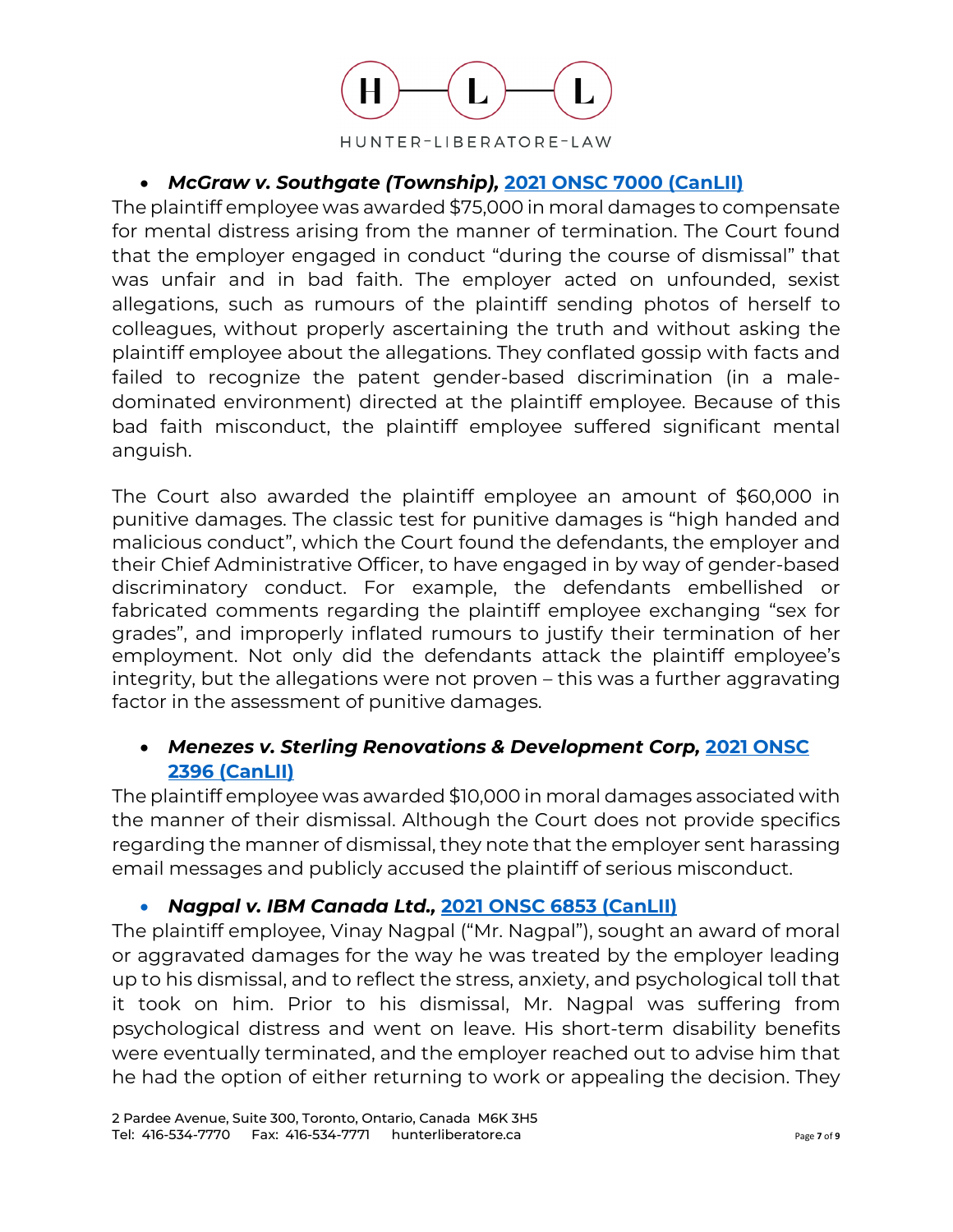

also advised him that if he did not appeal the decision by a certain date, he would be required to return to work or he would be considered to have voluntarily resigned from his employment. However, Mr. Nagpal could not return to work due to his illness, and the employer was informed of this yet did nothing to support him. In fact, Mr. Nagpal's depression and mental health challenges continued for several years after his wrongful dismissal.

The Court found that the employer ought to have done more to address Mr. Nagpal's situation leading up to his dismissal. Having regard to the insensitivity shown to Mr. Nagpal and its impact upon him, the Court awarded him \$40,000 in aggravated damages.

Mr. Nagpal also sought punitive damages to send a message to the employer that its conduct was wrong. The Court did not award punitive damages as it found that the award of aggravated damages achieved this goal to some extent.

## • *P. T. c. Mohammad Naqeeb* **[2021 QCCS 1378](https://www.canlii.org/en/qc/qccs/doc/2021/2021qccs1378/2021qccs1378.html?resultIndex=1)**

The employee, a live-in domestic helper, sought moral damages against her employer. She alleged that her employer abused her vulnerability which included economic servitude, excessive hours of work, possessing her passport, withholding wages, and degrading and humiliating treatment. Given the jurisprudence, the trial judge determined that the employee was entitled to \$50,000 in moral damages. The employer and his wife were also ordered to pay \$100,000 in punitive damages.

## *c) Conclusion*

To be entitled to moral damages, an employee must establish that the employer breached its duty of good faith/fair dealing leading up to or during the termination process. After the breach has been established the employee must prove that the breach caused them mental distress. Mental distress is not regular upset feelings around being terminated or the normal difficulties when finding employment. Rather, to cross the threshold, mental distress needs to be greater. Further, to be successful, an employee must establish a connection between the employer's breach of its duty and the mental distress they experienced.